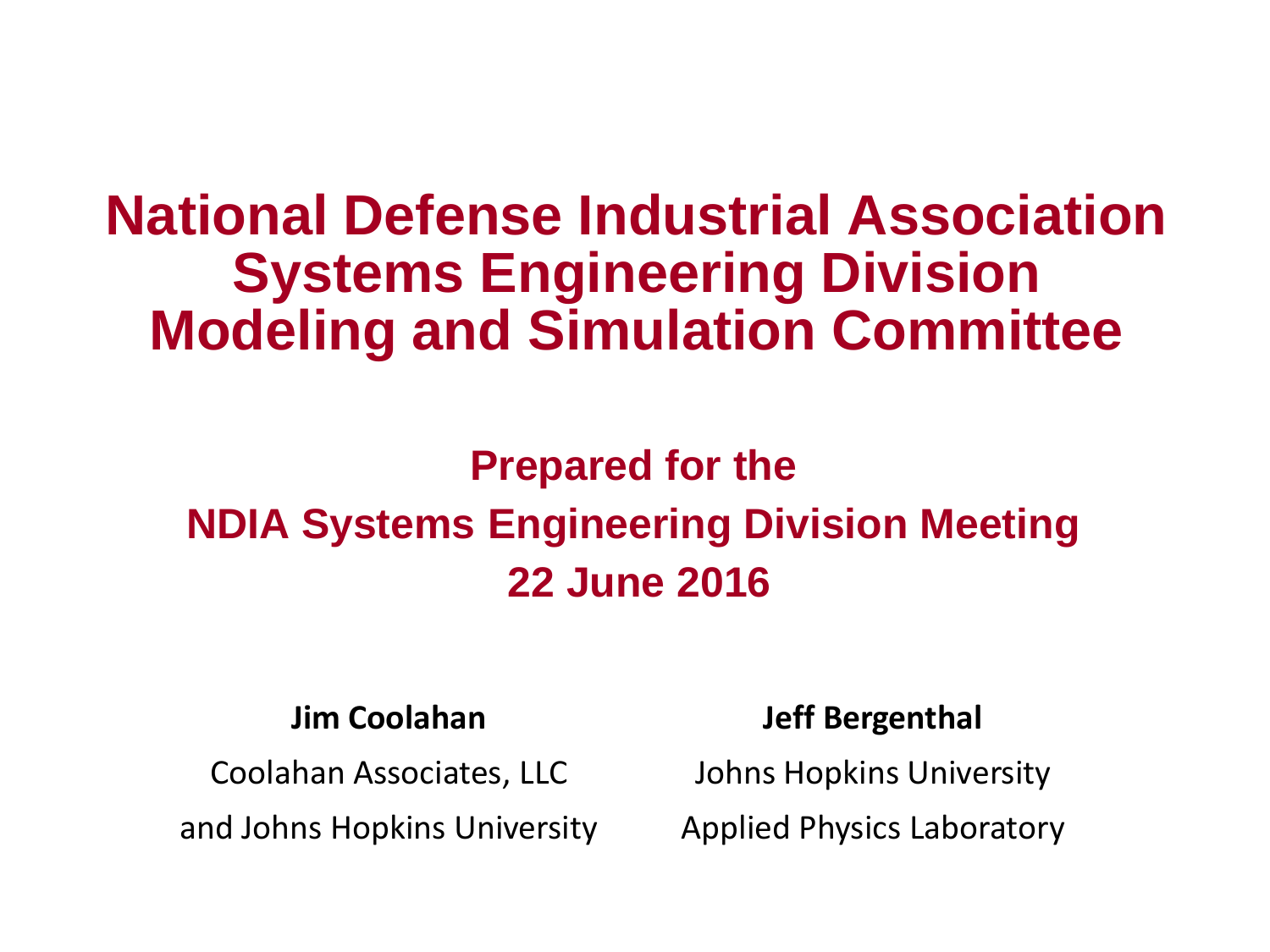

- **The mission of the NDIA SE M&S Committee is to advance the understanding and use of modeling and simulation in the practice of systems engineering**
- **Presentations from the past seven years of committee meetings are posted on the committee's web site**
- **2016 meetings (scheduled for the day before the NDIA SE Division meeting)**
	- **16 February (Applied Research Associates – Ballston)**
	- **19 April (GTRI Rosslyn)**
	- **21 June (Engility – Washington Navy Yard)**
	- **15-16 August workshop (LMI – Tysons Corner)**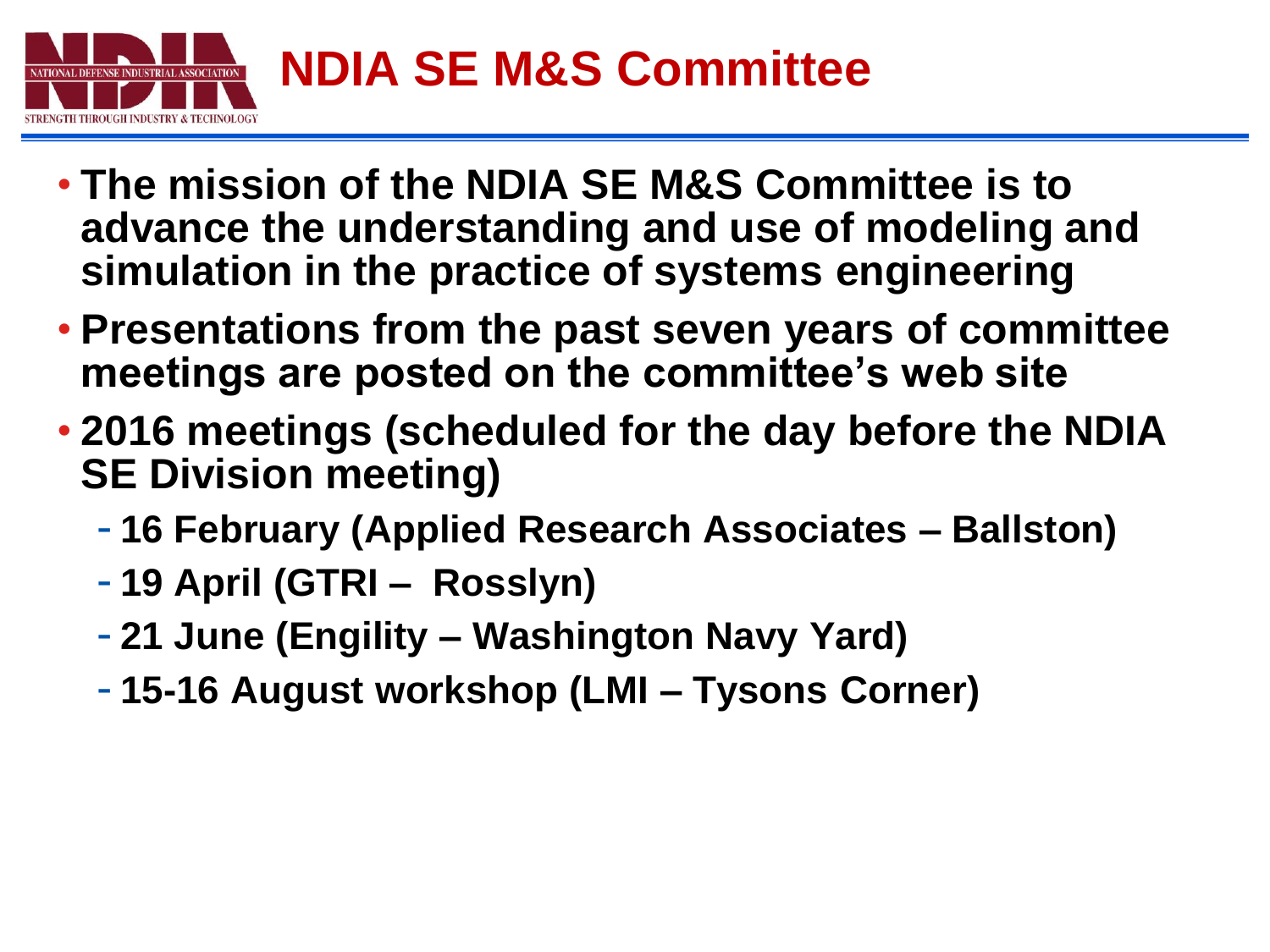

### **NDIA Systems Engineering M&S Committee Meeting Agenda, 21 June 2016**

| 8:40  | Welcome, agenda review, self-introductions                                                                                                             |                                  |
|-------|--------------------------------------------------------------------------------------------------------------------------------------------------------|----------------------------------|
| 8:55  | Committee overview, meeting schedule                                                                                                                   | Jim Coolahan (Coolahan Assoc.)   |
| 9:00  | ADAPT - The ARDEC/ANSYS Developed Analysis Preprocessing<br><b>Tool for Government Solvers</b>                                                         | <b>Anthony Dawson (ANSYS)</b>    |
| 10:00 | High-Fidelity Modeling and Simulation of Ground Robots at<br><b>ERDC</b>                                                                               | Chris Goodin (US Army ERDC)      |
| 10:45 | <b>Break</b>                                                                                                                                           |                                  |
| 11:00 | Digital Engineering with the CREATE Tools: Physics-based HPC<br>Software Applications to Reduce the Costs, Risks and Time of<br><b>DoD Acquisition</b> | Dr. Douglass Post (HPCMP/CREATE) |
| 12:00 | Planning for an NDIA-Sponsored Workshop on Use of Digital<br><b>Models for Competitive Down-Selection</b>                                              | Jeff Bergenthal                  |
| 12:30 | Adjourn                                                                                                                                                |                                  |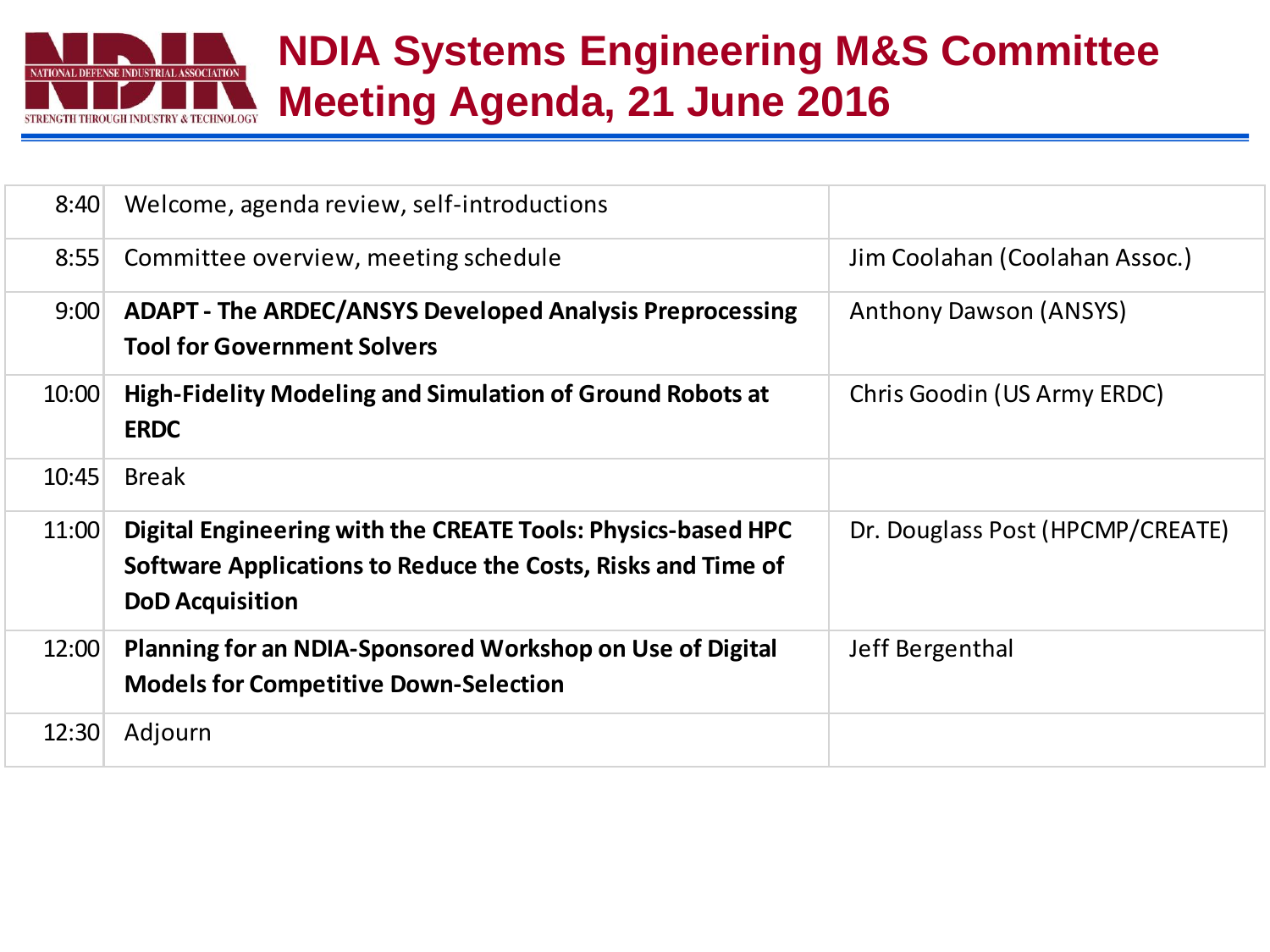

## **NDIA Systems Engineering 2016 Modeling and Simulation Committee**

**Deliverables/Products**

#### **2016 Tasks**

| • Publish reports on study on essential<br>elements of a Digital System Model (DSM),<br>and on August 2015 DSM Workshop<br>• Conduct workshop on the Use of Digital<br><b>Models for Competitive Down-Selection</b><br>• Provide continuing situational awareness for<br>M&S Committee members (ongoing)<br>• Motivate submittal of abstracts to populate<br>full-length M&S track at 2016 SE Conference | • Final report on Essential Elements of a<br><b>Digital System Model</b><br>• Final report on DSM Workshop<br>• Committee meeting presentations<br>posted on committee web site |
|----------------------------------------------------------------------------------------------------------------------------------------------------------------------------------------------------------------------------------------------------------------------------------------------------------------------------------------------------------------------------------------------------------|---------------------------------------------------------------------------------------------------------------------------------------------------------------------------------|
| <b>Schedule</b>                                                                                                                                                                                                                                                                                                                                                                                          | <b>Stakeholders/Alignment</b>                                                                                                                                                   |
| • Final report on DSM Workshop – March                                                                                                                                                                                                                                                                                                                                                                   | • Task Liaison: Ms. Philomena Zimmerman,                                                                                                                                        |
| 2016 (in SE Division review)                                                                                                                                                                                                                                                                                                                                                                             | ODASD(SE)/EE                                                                                                                                                                    |
| • Final report on Essential Elements of a                                                                                                                                                                                                                                                                                                                                                                | • Key Interfaces:                                                                                                                                                               |
| Digital System Model - June/July 2016                                                                                                                                                                                                                                                                                                                                                                    | • Simulation Interoperability Standards                                                                                                                                         |
| • Committee meetings in February, April, June,                                                                                                                                                                                                                                                                                                                                                           | Organization (SISO) standards and Acquisition                                                                                                                                   |
| and August 2016                                                                                                                                                                                                                                                                                                                                                                                          | track                                                                                                                                                                           |
| • M&S track in NDIA SE Conference – October                                                                                                                                                                                                                                                                                                                                                              | • Task Objective: Focused on M&S issues for                                                                                                                                     |
| 2016 [Abstracts due 24 June]                                                                                                                                                                                                                                                                                                                                                                             | engineering, of interest to ODASD(SE)/EE                                                                                                                                        |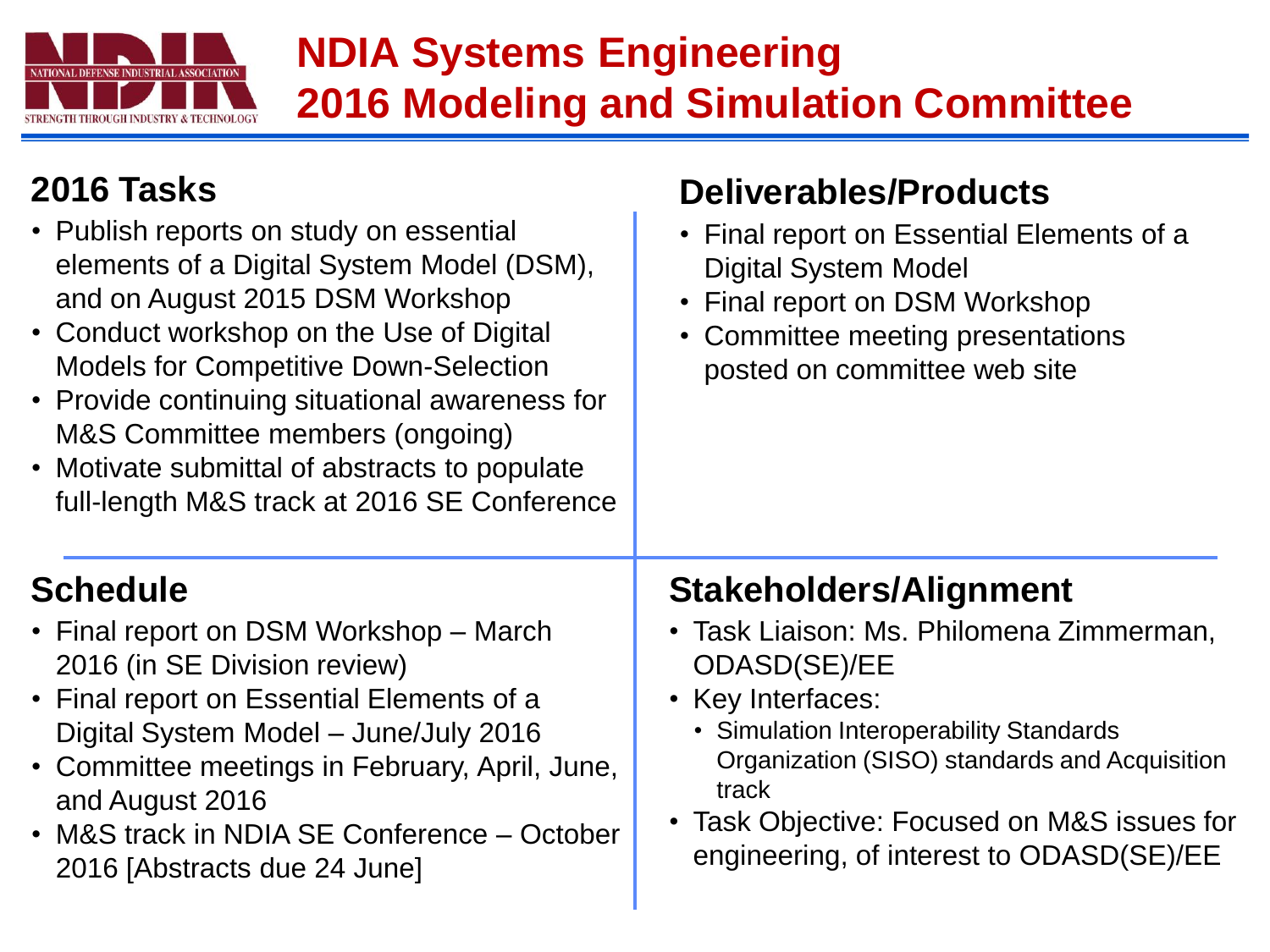

## **Use of Digital Models for Competitive Down-Selection Workshop – Overview**

- **Dates/Times:**
	- **Monday, 15 August: 1:00 pm – 5:00 pm**
	- **Tuesday, 16 August: 8:30 am – 5:00 pm**
- **Location:**
	- **LMI offices at 7940 Jones Branch Drive, Tysons, VA**
	- **Closest Metro stops:**
		- Tysons Corner on the Silver Line
		- McLean on the Silver Line
	- **Parking garage with complimentary parking for those who drive**
- **High-level Agenda:**
	- **15 August:**
		- Plenary Session
		- Scoping the Problem Space

### - **16 August:**

- Breakout group meetings
- Out-brief by breakout groups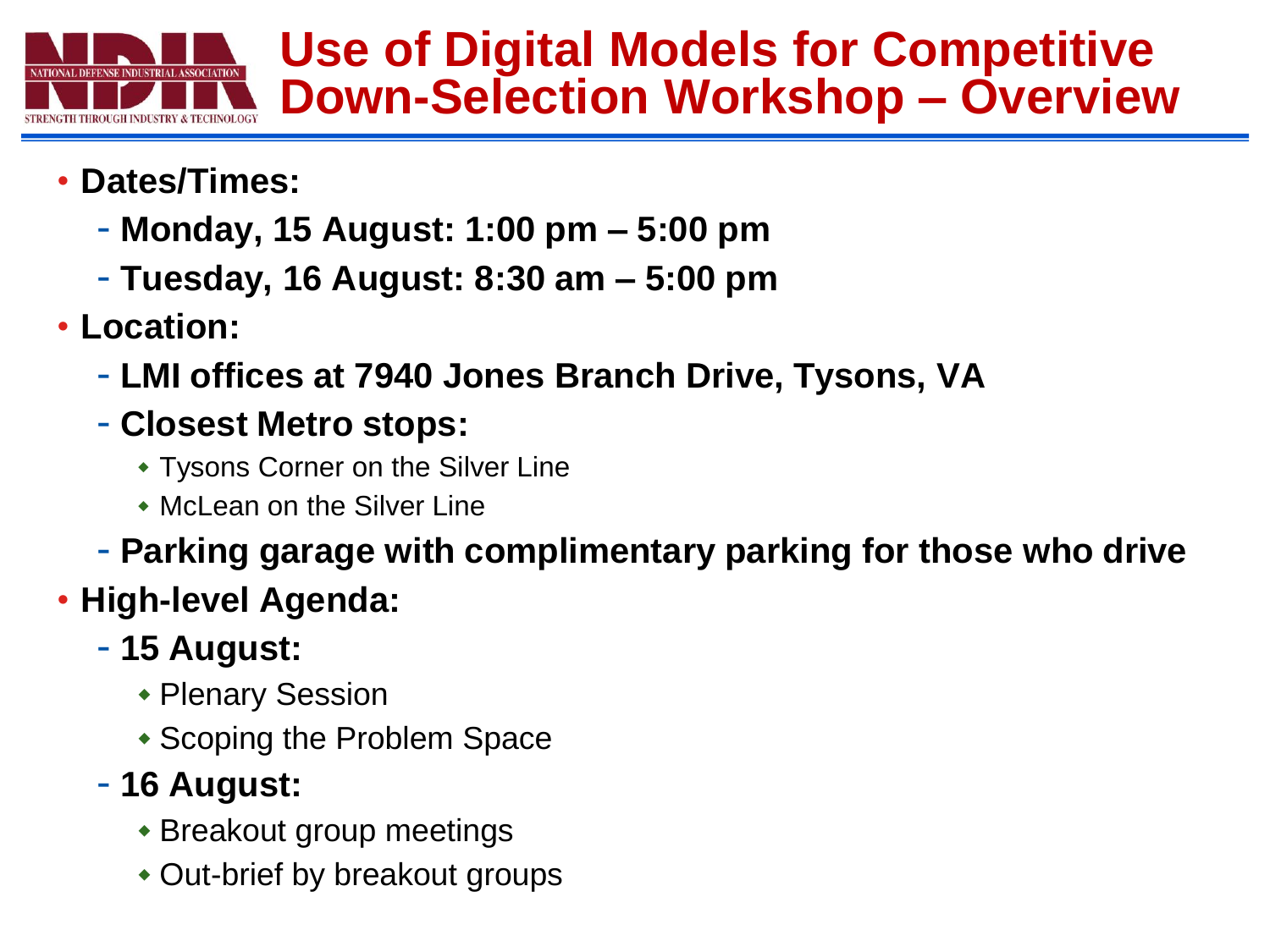

- **1300 Welcome, Introductions, and Overview**
- **1315 Plenary Session**
	- **ODASD(SE)/EE – Importance of the use of digital models for competitive down-selection**
	- **DoD and Industry Briefings (3) – Current or past efforts and experiences with using digital models in Requests For Proposals (RFPs), proposals, and/or proposal evaluation**
		- Aerospace Vehicle Systems Institute (AVSI) System Architecture Virtual Integration (SAVI) [tentative]
		- US Army Aviation and Missile Research, Development, and Engineering Center (AMRDEC) – Joint Common Architecture (JCA) [tentative]
		- To Be Determined

**(15-minute break mid-way through the Plenary)**

- **1615 Setting the Stage / Bounding the Scope**
	- **Establish boundaries for the breakout groups**
- **1700 Adjourn Day 1**